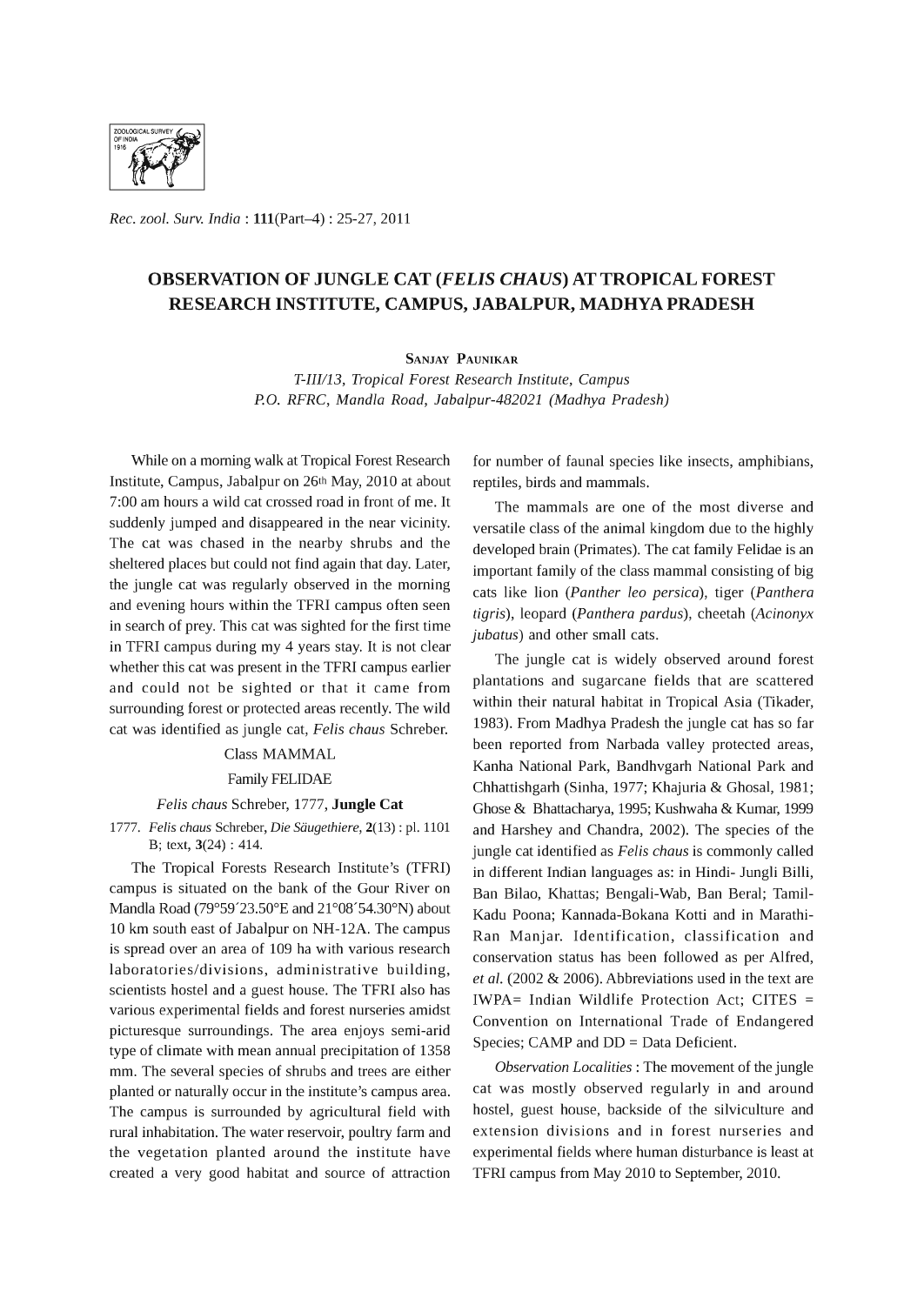*Habit* & *Habitat:* The activities of the jungle cat were observed whenever sighted in the TFRI Campus and in various sub-localities. The surrounding trees and grasses provided ideal hiding and shelter niches for the jungle cat while hunting. The cat sits near the trees or on deep slopes waiting and watch the birds and squirrels which are being preyed upon by the jungle cat as soon as they come closer and finally catch and kill the prey. Sometimes the jungle cat waits for long in their hiding places for the prey. On being disturbed they run inside the dense vegetation in the campus where they are not spotted easily.

*Food:* The most favourite food of the jungle cat at TFRI, labalpur was birds and rodents. The most preferred food was the most common birds species in and around the TFRI campus belonging to family Columbidae (Pigeon and doves) : *Columba livia* Gmelin, 1789 (Blue Rock Pigeon), *Streptopelia chinensis* Scopoli, 1786 (Spotted Dove), *Streptopelia tranquebarica*  Hermann, 1804 (Red Collared-Dove), *Streptopelia decaocto* Frivaldszky, 1838 (Eurasian Collared-Dove), *Streptopelia senegalensis,* Linnaeus, 1766 (Little Brown Dove or laughing Dove) and other important bird family Phasianidae (Quail) : *Coturnix coturnix* Linnaeus, 1758 (Common Quail) and *Perdicula asiatica* Latham, 1790 (Jungle Bush Quail). The second most preferred food group of the jungle cat was *Funambulus pennanti* (Five Stripped Squirrel), a rodent belonging to family Sciuridae. The pigeons, doves, quails and squirrels often come on ground for feeding and this is the time they are easily preyed by the jungle cat.

*Distribution* : Throughout India. *Elsewhere* : Afghanistan, Algeria, Benin, China, Egypt, Iran, Iraq, Israel, Kenya, Malawi, Morocco, Mozambique, Myanmar, Nepal, Pakistan, Sri Lanka, Syria, Thailand, Vietnam, Yemen, Zambia Zimbabwe and Asia Minor to Transcaucasia and north along the west coast of the Caspian sea to the lower reaches of the Volga and east through Turkmenistan, Tadzhikistan, and Kazakhstan to Chinese Turkestan (Ogurlu *et aI., 2010).* 

*Threats:* The dog was major threat to jungle cat in TFRI Campus. It was observed that several times, whenever dog sighted jungle cat on road or in plantations or near the forest trees and shrubs. They were suddenly run towards jungle cat and chased long distance but dog never caught the jungle cat. The jungle cat was many times escaped and took shelter in dense vegetation to save from dog.

*Conservation Status:* Indian Wildlife Protection Act IWPA, Schedule-II, Part-II; CITES : Appendix-II; CAMP: LRnt (Nationally) and DD (Globally).

## **ACKNOWLEDGMENTS**

The author is thankful to Dr. Kailash Chandra, Scientist-F & Officer in Charge, Central Regional Station, Zoological Survey of India, labalpur, Madhya Pradesh for encouraging to write the manuscript, identification of species and provided the literature.

## **REFERENCES**

- Alfred, *l.R.B.;* Das, A.K. And Sanyal, A.K. 2006. *Animals* of *India: Mammals. ENVIS-Zool. Surv. India,* Kolkata : 1-236.
- Alfred, *l.R.B.;* Sinha, N.K. and Chakraborty, S. 2002. Checklist of Mammals of India. *Rec. zool. Surv. India. Gcc. Paper No.,* 199: 1-289. (Published-Director, *Zool. Surv. India,* Kolkata).
- Ghose, R.K. and Bhattacharya, T.P. 1995. Mammalia. In : Fauna of Kanha Tiger Reserve, Madhya Pradesh, Conservation Area Series, 7: 93-117. (Published-Director, *Zool. Surv. India,* Kolkata).
- Harshey, D.K. and Chandra, K. 2002. Mammals of Madhya Pradesh and Chhattishgarh. *Zoos Print Journal,*  16(12) : 659-668.
- Khajuria, H. and Ghosal, D.K. 1981. Studies on wildlife of Narbada valley. Part-IV. Mammals. *Rec. zool. Surv. India,*  79: 235-257.
- Kushwaha, R.B.S. and Kumar, V. 1999. Status of fauna in protected areas of M.P. The case studies of Satpura, Bandavgarh, Indrawati and Madhav Tiger Reserves. *Cheetal,* 38(1) : 21-35.
- Ogurlu Idris, Gundogdu Ebubekir and Yildirim Ismet Ceyhun (2010) Population status of jungle cat *(Felis chaus)*  in Egirdir lake, Turkey. *Journal* of *Environmental Biology,* **31** : 179-183.
- Sinha, N.K. 1977. Mammals of Bandhavgarh National Park, Shahdol district, *M.P.-.Newsl. zool. Surv. India,* 3(1) : 3-7.
- Tikader, B.K. 1983. Threatened animals of India. Zoological Survey of India, Calcutta. 308 p.